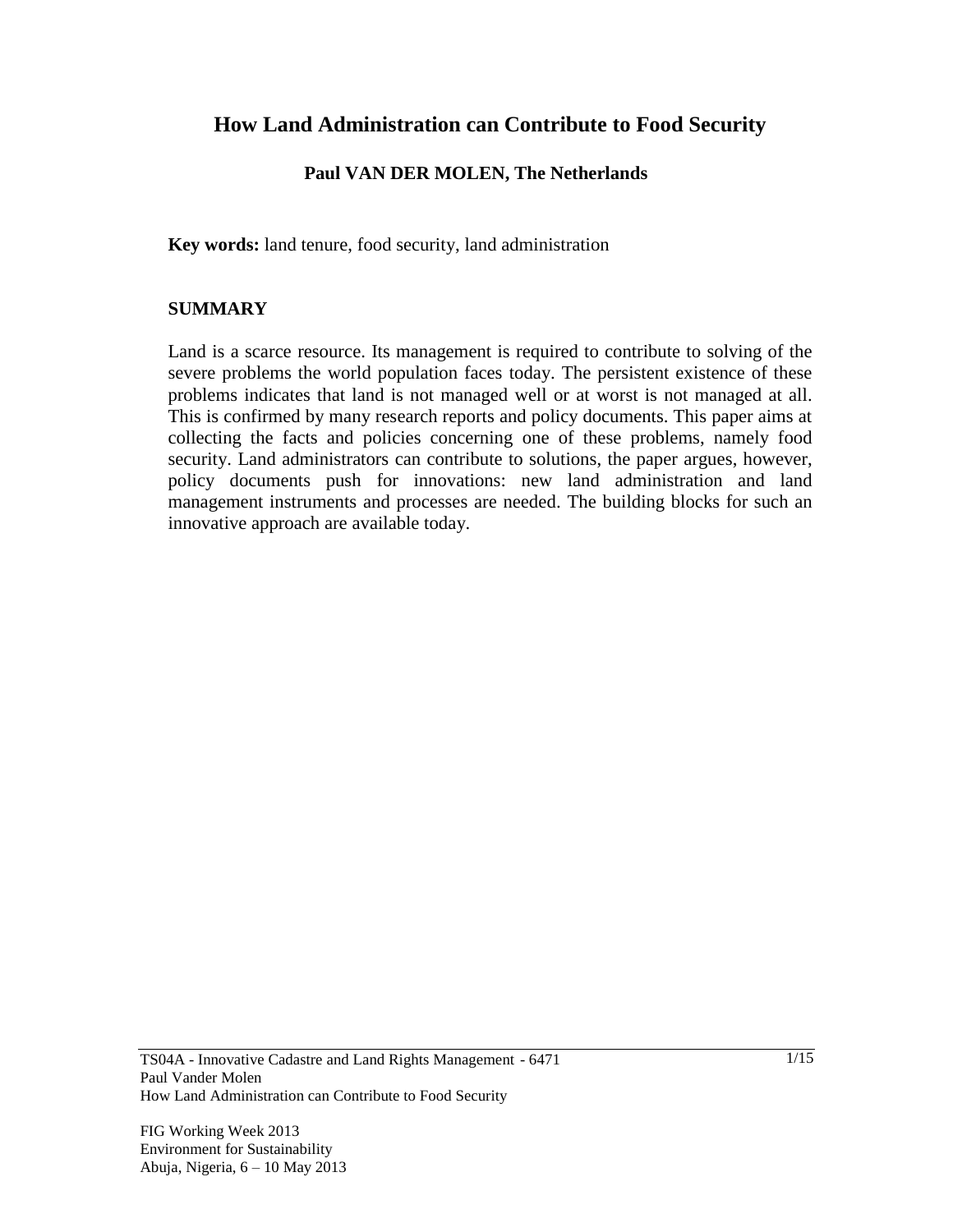# **How Land Administration can Contribute to Food Security**

## **Paul VAN DER MOLEN (the Netherlands)**

## **1. INTRODUCTION**

Land is a scarce resource; the total land mass is estimated at 13,295 million ha, of which 1,559 (12%) is cultivated land, 4,672 (36%) is grass- and woodland, 3,736 (28%) is forest land, 2,999 (22%) is bare land, 152 (1.1%) is settlement and infrastructure, and 244 (1.9%) is inland water (FAO, 2011a). Its management is required to contribute to solving the severe problems the world population faces (Williamson et al, 2010). The persistent existence of these problems indicates that land is not managed well or at worst is not managed at all. This is confirmed by many research reports and policy documents. This paper aims at collecting the facts and policies on one of these problems, namely food security. Land administrators can contribute to solutions by offering innovative land administration and land management instruments.

## 2. **POVERTY AND FOOD SECURITY**

## **2.1. Poverty and hunger overlap.**

The correlation between poverty and hunger is high, although the overlap is not perfect. In 2004, the 'hotspots' of poverty in the world are: South Asia (446 million, 47%), South East Asia and the Pacific (169 million, 17%), and Sub-Saharan Africa (298 million, 31%). This regards people living of  $\langle 1 \rangle$  a day. When it comes to the ultra-poor (162 million people <0.5 \$ a day), 121 million (76%) live in Sub-Saharan Africa, in 2004 (IFPRI, 2007).

The global trend is a decreasing poverty in Asia (in 2004: 33 million less than in 1990), and increasing in Africa (in 2004: 50 million more than in 1990) (IFPRI, 2007). This trend is maintained (UN, 2012). Despite a global trend of poverty shifting towards urban areas, the incidence of poverty is still higher in rural areas, up to 2.4 - 4 times (IFPRI 2007). So, the situation in Africa is most persistent: despite annual food aid of 3 billion \$ and food import of 33 billion \$ still about 265 of the 915 million undernourished people live in Africa, confirms (ECA, 2010).

Worldwide about 868 million people are undernourished (12.5% of the world's population), of which 852 in the developing world. Sub Saharan Africa suffers most: 26.8% of the population (numbering up to 234 million) people suffer from hunger. Economic growth should provide higher per capita income which helps to reduce hunger (FAO, 2012b).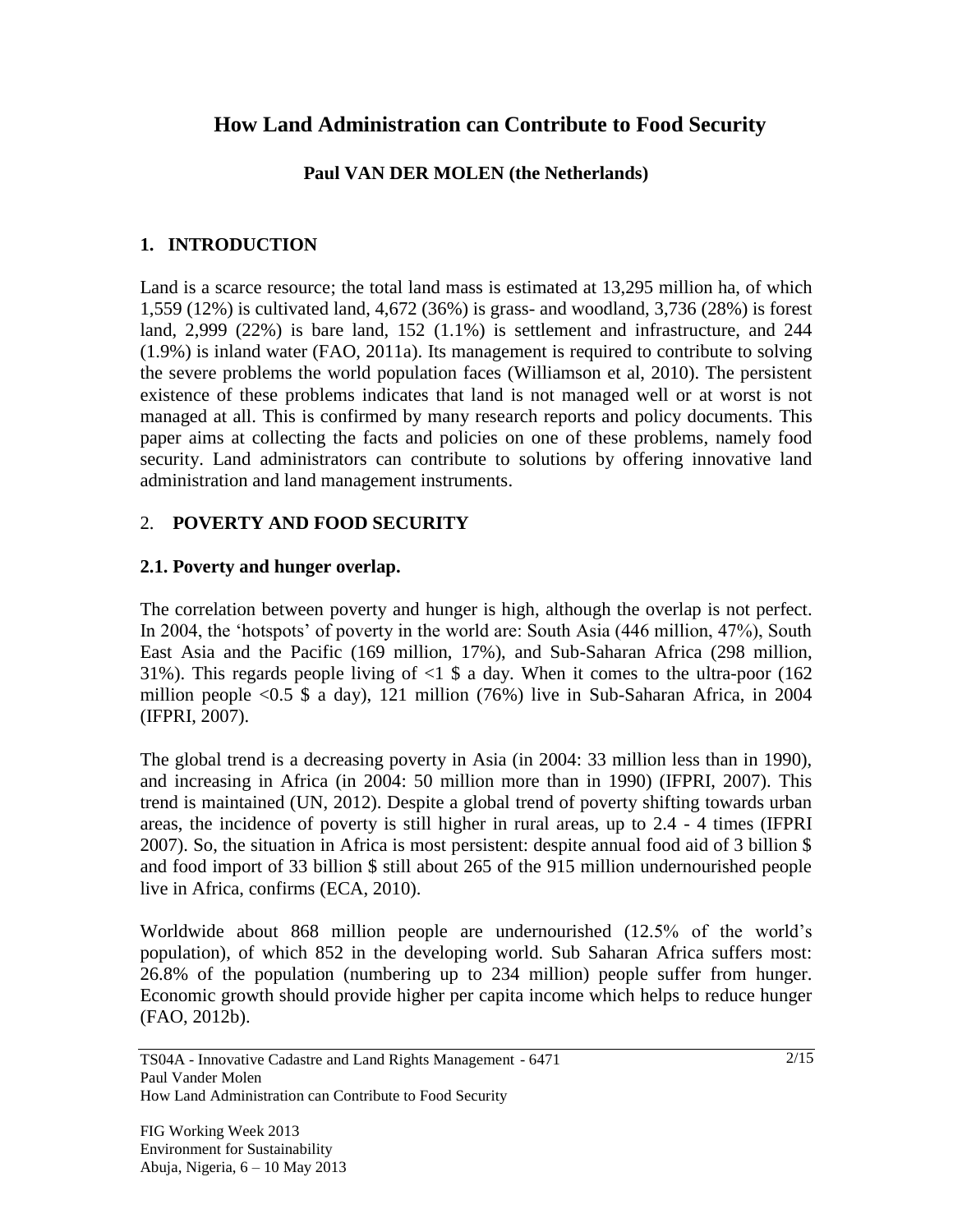### **2.2 Rural and urban poverty**

Poverty remains -as said- largely a rural problem. Currently 1,289 million people have an income of less than 1.25\$/day; most of them live in Sub Saharan Africa (47%), and South Asia (36%); while looking at less than 2 \$/day it concerns 2,471 million people, of which 69% in Sub Saharan Africa and 70% in South Asia (UN, 2012). Concerning the population living on less than 1.25%/day, 70% is rural; only in the regions East Asia, Middle & North Africa, Latin America and the Caribbean this figure decreases to about 30-60% of the population, while in the rest of the world the figure is 75-80%, with South Asia having the highest figure of 82% (IFAD, 2011). The poorest people live in South Asia and Sub Saharan Africa, where 80% of the people live of all those living on less than 0.75\$/day: in absolute terms about 700 million people (IFPRI, 2007). Most of them are rural (IFAD, 2011). Urban poverty in 2002 counts for 291 million  $\langle \langle 1 \rangle \rangle$  day), 752 million  $\langle \langle 2 \rangle$  day), resulting in a share of 24.6% resp. 26.6% of the poor population; the lower share of the urban poor will remain for the next decades, while a shift is expected in 2040 (Baker, 2008). With increasing urbanization, the number of urban poor will thus rise.

## **2.3. Feeding the growing population**

The UN estimates that by 2050, the world population will increase from 6 to 9.5 billion people, most of which live in South Asia and Sub-Saharan Africa (UN, 2011). Food security for 9.5 billion people requires a 70% increase of the global food production and up to 100% more in developing countries (HLEF, 2009; FAO 2011b). This is –annuallya billion tons of cereals and 200 million tons of meat additional to the production of 2005 (Bruinsma, 2009). This production growth can be realized for 80% from higher yields and increased cropping intensity and for the rest, 20%, coming from land expansion: globally it is estimated that in general 4.2 billion ha is suitable for agriculture, of which 1.6 billion hectares already is cultivated (FAO/GAEZ, 2002). Africa holds 60% of the area of uncultivated lands (McKinsey, 2010). Analysis shows that an increase of cultivated land is needed of 120 million ha, in Latin America (52 million ha) and Africa (64 million ha); 32 million ha should be irrigated (Bruinsma, 2009). Total yield increase is then possible of 68% (Africa), 89% (East/North Africa), 53% (Latin America), 86% (South Asia) and 81% (East Asia) (FAO, 2009).

#### **2.4. Africa's agricultural growth potential**

Africa faces the biggest challenge, as the agricultural production growth is dramatically low compared with the rest of the world. Statistics show that for example the production of cereals globally grew from 2 tons/ha in 1960 to 6 tons in 2007, in China from 0.5 to 5 tons, in India from 0.4 to 2.2 tons, but in Africa only from 0.4 to 0.5 tons/ha (APP, 2010).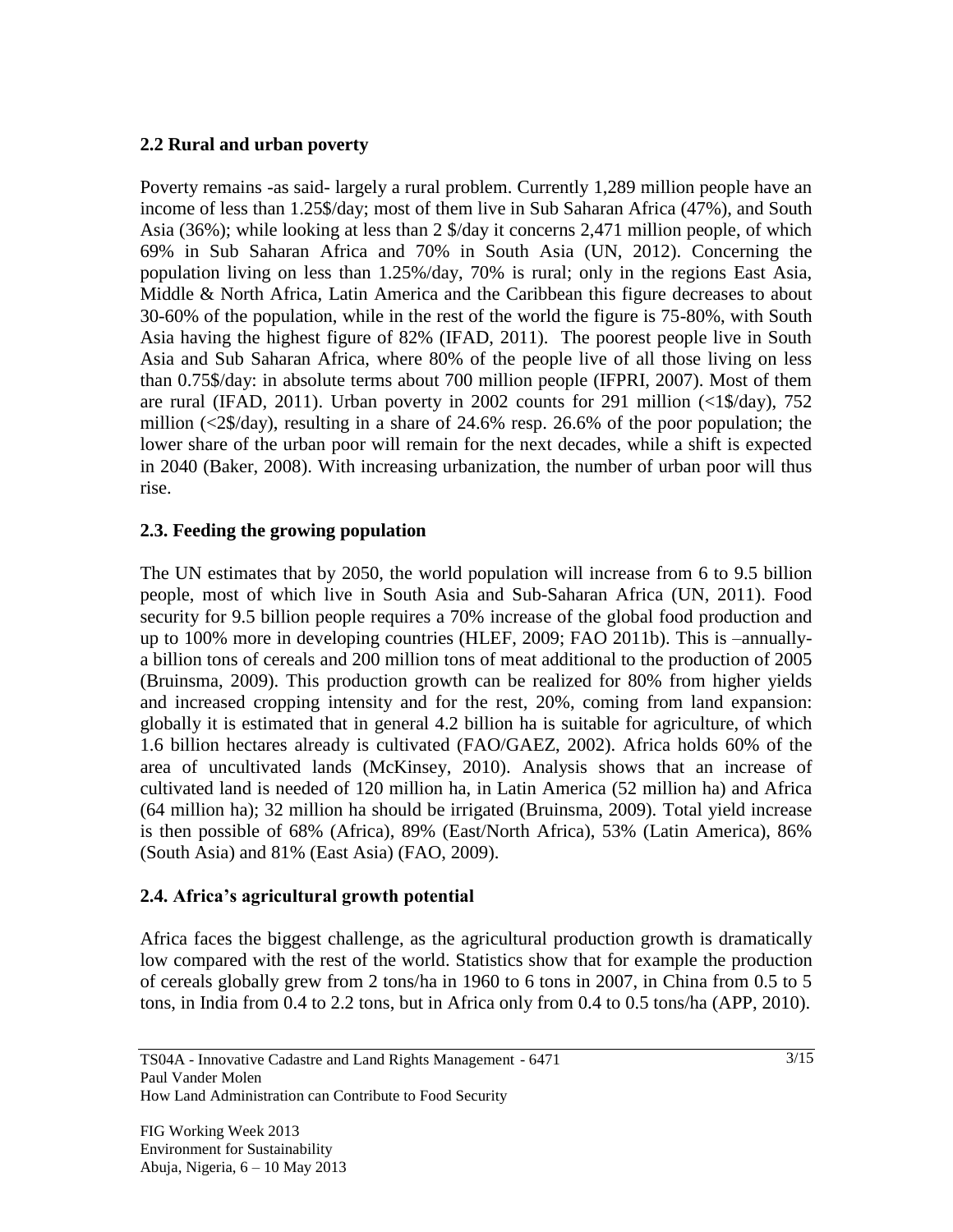While food production in Asia grew from 100 million tons cereals to 300-500 tons in 2006, agricultural production in Africa remained about 5 million tons both in 1961 and 2006 (Langyintuo, 2011). The African Union calculates that per capita other developing countries grew from index 100 in 1961 to 170 in 2003, the World as a whole and also Asia from 100 to 130, and Africa from 100 to 90 value added output of agriculture (African Union/Nepad, 2006). Agricultural growth increased from 2.3 % in 1990 to 3.8 % in 2005, however mostly based on expanding land use; productivity hardly increased: if productivity does not boost, African food import will rise from 30-50 billion \$ now to 150 billion \$ in 2030 (Okeyere, 2012).

A study for Central and West Africa reveals that when applying better agricultural technology (high yield crop varieties, fertilizer, machinery, water) yields in any case can be improved for example 1.9 times for rice, 2.7 times for maize, 4.7 times for potatoes, 4.5 for bananas (IFAD, 2011).

Another study estimates that the value of African agricultural production can grow from 280 billion \$ in 2010 to 880 billion \$ in 2030, generated by 225 billion \$ by cultivating new lands, 235 billion \$ by higher yields, and for 140 billion \$ by a shift towards high value crops (McKinsey, 2010).

Yet another study estimates that African agriculture produces 15% of its potential, Latin America 45%, and Asia 30-50%; Europe produces 63% of its potential (van Vollenhoven van, 2012).

## **2.5. Land as a fundamental asset in the rural economy**

In general, higher incomes through economic growth should reduce the proportion of people who suffer from hunger. One important aspect is that economic growth does not (always) reach the poor (ECA, 2012). (FAO, 2012b) stipulates that -amongst other aspects- this has to do with the unequal distribution of assets such as land and capital; realizing that hunger and poverty are concentrated in rural areas, agricultural growth more directly affects the poor, than other types of growth.

Land remains a fundamental asset in the rural economy (IFPRI 2007). Smallholders dominate the farming system (ECA, 2004; Nagayets, 2005; Moyo, 2008; HLEF, 2009). Farming on small plots is widespread, mainly for subsistence purposes (McKinsey, 2010).

Of the 525 million farms worldwide, 446 million have a size of  $\leq$  2 ha. These farms can be found in Asia (388 million, of which in China 193 million; India 100 million, Indonesia 17 million), and Africa (33 million, 80% of all farms at the continent). Latin America's holds only about 4 million small farms. The average farm size here is 67 ha, understood as a sign of the unequal distribution of land, while Asia and Africa both have average farm sizes of 1.6 ha (Nagayets, 2005). In Tanzania, the average size is 2 ha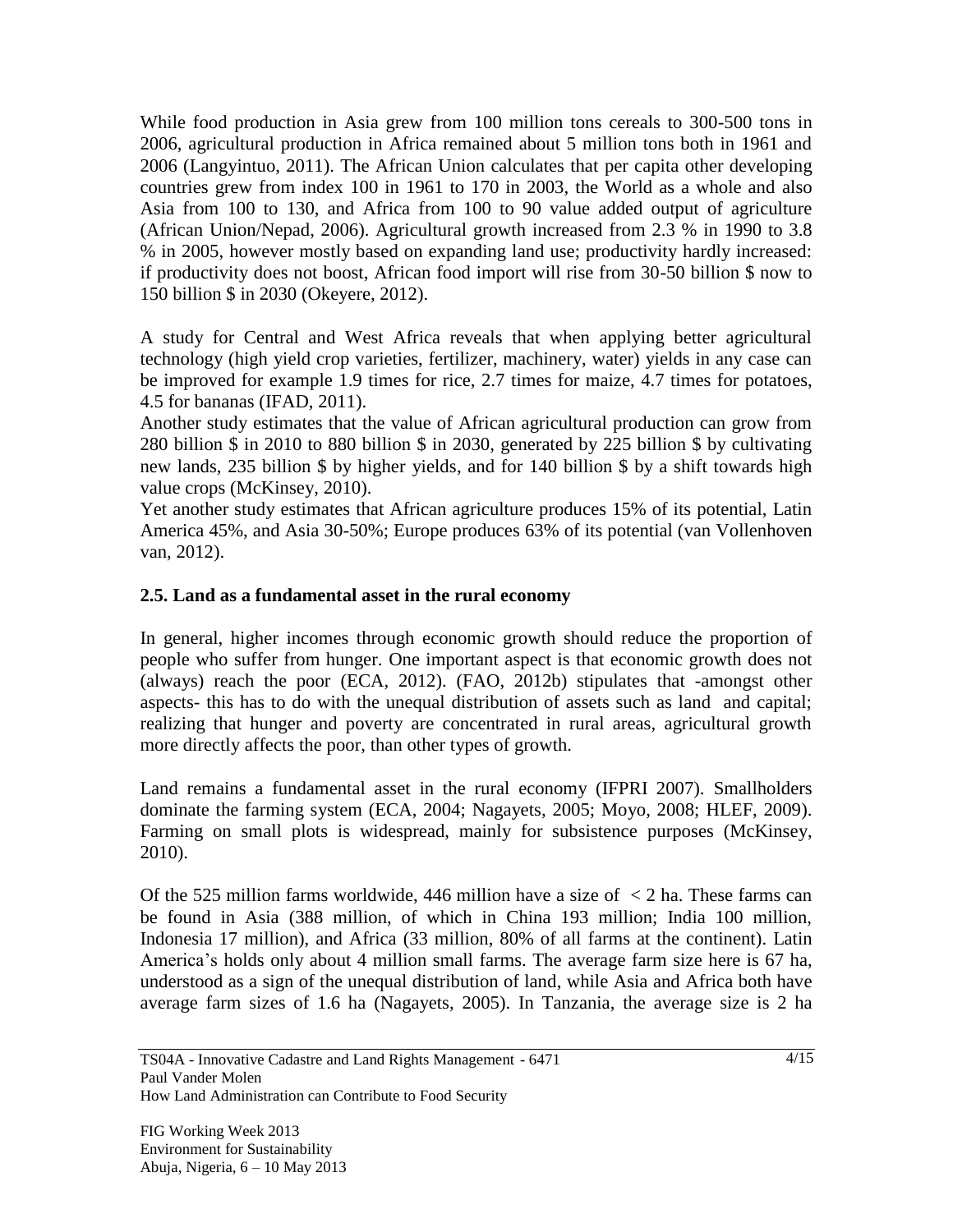(IAASTD, 2009); farms in Africa are normally between 0.4 and 6 ha, however in -for example- densely populated Rwanda <0.5 ha (ECA 2004).

In general farm size is declining: land fragmentation occurs because of selling plots, inheritance systems, degradation of lands, conflicts and land grabbing (Mwijage, 2011; ECA 2004; World Bank, 2009; FAO, 2011b; HLPE, 2011). However, smallholders will need to play a key role meeting the requirements, if not for other reason than the sheer magnitude of their production in developing countries, according to (FAO, 2012b): they need to overcome considerable constraints, such as changing market-channels, food processing, knowledge intensive technologies and accessing credit.

Landlessness is also persistent, especially in Asia: studies into the characteristics of the poorest and hungry reveal that the poorest in Asia are those who are landless (of all people living of < 1 \$/day in South Asia 60-80 % is landless, compared with Africa 4- 60%). In Africa the poorest thus might possess land, but not enough to survive; land remains a fundamental asset in the rural economy, but the poor lack access to markets, and other key resources such as credit and agricultural inputs (IFPRI, 2007). This is in line with (FAO, 2011b) which argues that there is a strong link between poverty and lack of access to land and water resources.

## **3. NEED FOR INSTITUTIONAL AND TECHNICAL CHANGE**

## **3.1. Technical changes**

To boost agricultural production two kinds of measures are considered to be necessary, namely (a) change of institutions and policies and (b) change of technical approaches (FAO, 2011b).

The *technical* approach assumes the availability of improved crop varieties, better use of water (irrigation: only 4% of arable land in the SSA region is irrigated compared to 35% in Asia and 15% in Latin America (IAASTD, 2009), more use of fertilizers (in Africa with 11 kg/ha about 10% of the world's average, FAO, 2011c), better control of pests and diseases, improve low mechanisation (in Africa 14 tractors/100km2 while in high income OECD countries 433/100km2), better roads (in Africa 9-17% of all roads paved while in OECD 90%) better electricity supply (Okyere, 2012), improve the currently very limited technology transfer and adoption (FAO 2011c).

A major problem is land degradation, which is major constraint to productivity growth and only can be reversed by appropriate use of chemical and manure amendments (IAASTD, 2009). IFAD estimates that around 36 billion ha worldwide has become desert, while annually 12 million ha is added, which by the way increases (IFAD, 2011).

#### **3.2. Institutional changes**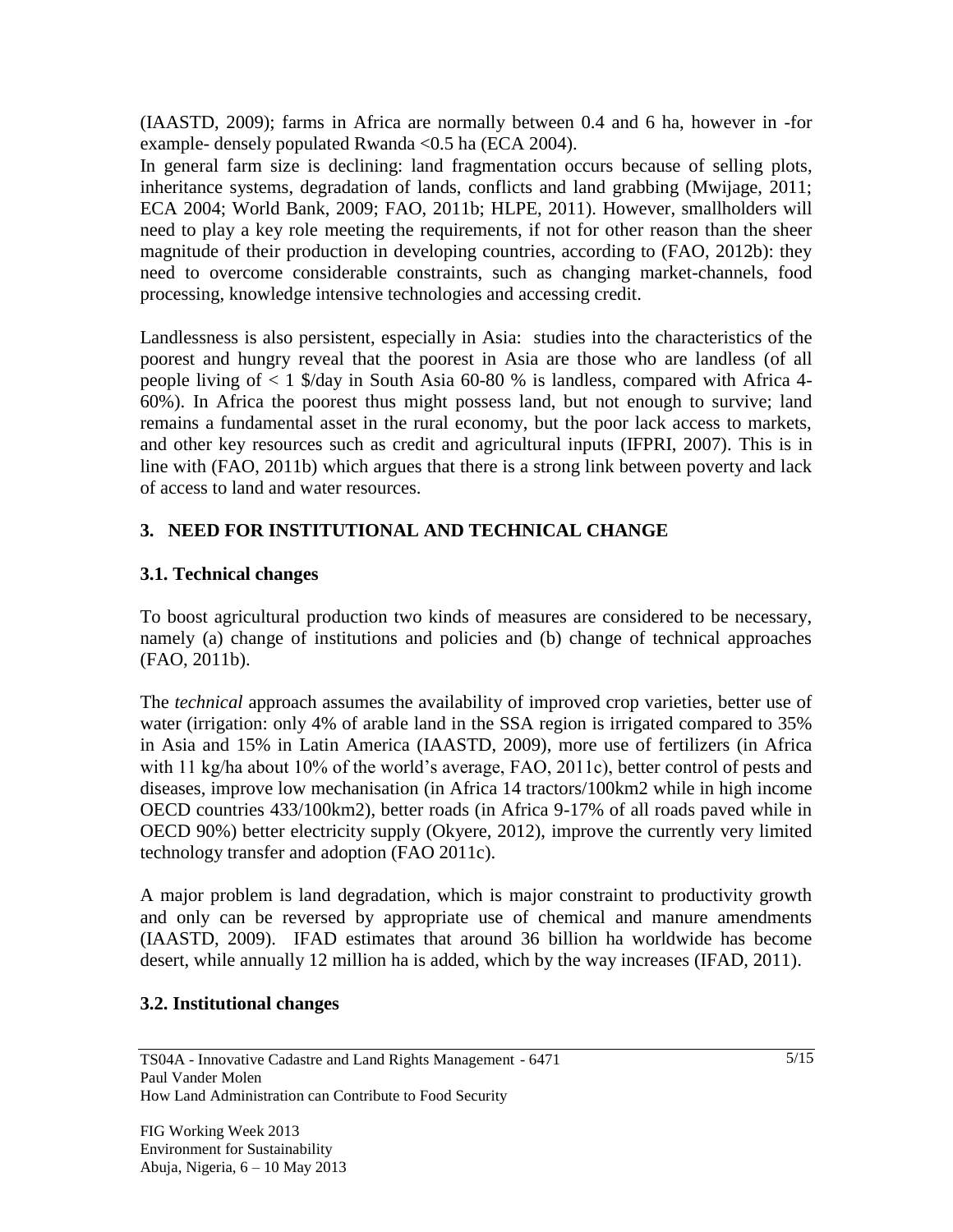From an *institutional* point of view, the bottom line is that FAO observes that land and water institutions have not kept pace with the growing intensity of river basin development and the increasing interdependency and competition over land and water resources. The lack of adequate institutions for land regulation and administration has been a major constraint to the implementation of new land policies (ECA, 2004). The needed intensification of existing land use: the cultivation of another 120 million ha and the irrigation of an extra 32 million ha, require widespread adoption of sustainable land management practices (FAO, 2011b). Now the issue of land tenure comes on the screen: aligned with the technical changes, institutional conditions should remove constraints and barriers in the field of (1) incentive structure, (2) *land tenure and access to water resources*, (3*) collaboration between land and water institutions*, (4) efficient support services including knowledge exchange, research, and finance, and (5) better and secured access to markets (FAO 2011b). Especially the access to and management of land and water needs to improve markedly; the lack of clear and stable land and water rights and the weak regulations and enforcement has contributed to conflict over land access and competition for water use: in particular the inclusion of customary and traditional use rights in national legislation is urgently needed; land and water institutions can be strengthened and common property systems should be protected to provide for secure land tenure (FAO, 2011b).

#### **3.3. Security of land tenure**

These statements of the FAO in its flagship report are confirmed widely.

The expansion of land to be cultivated is problematic, because the ownership of these lands lies within the States, which are unable to distribute use rights in a transparent way and which appears to be unable to enforce property claims (FAO, 2011c).

Inadequate land tenure structures are a major obstacle; long term investments have been found to be correlated to security of tenure and short term investments to insecure tenure, although land reform has not be a solution for this, as project evaluations demonstrate that land reform projects often benefitted the elites and better-off, at the expense of the poor (IAASTD, 2009).

Customary systems of land tenure and land use ore often not legally recognised, which makes them vulnerable for grabbing by governments and local elites (Mwijage, 2011; ECA, 2004; IFRPI, 2007; World Bank, 2003, 2009; FAO, 2011a,b,c; IAASTD 2009), reason why it is necessary to develop systems where these local rights can be secured (FAO, 2011b, ECA, 2004; World Bank 2003).

This is in line with the McKinsey report, confirming that the barriers of raising production in Africa include lack of advanced seeds and other inputs suitable to the continent's ecological conditions, inadequate infrastructure to bring crops to the market, perverse trade barriers and tax incentives, unclear land rights, and lack of technical assistance (McKinsey, 2010).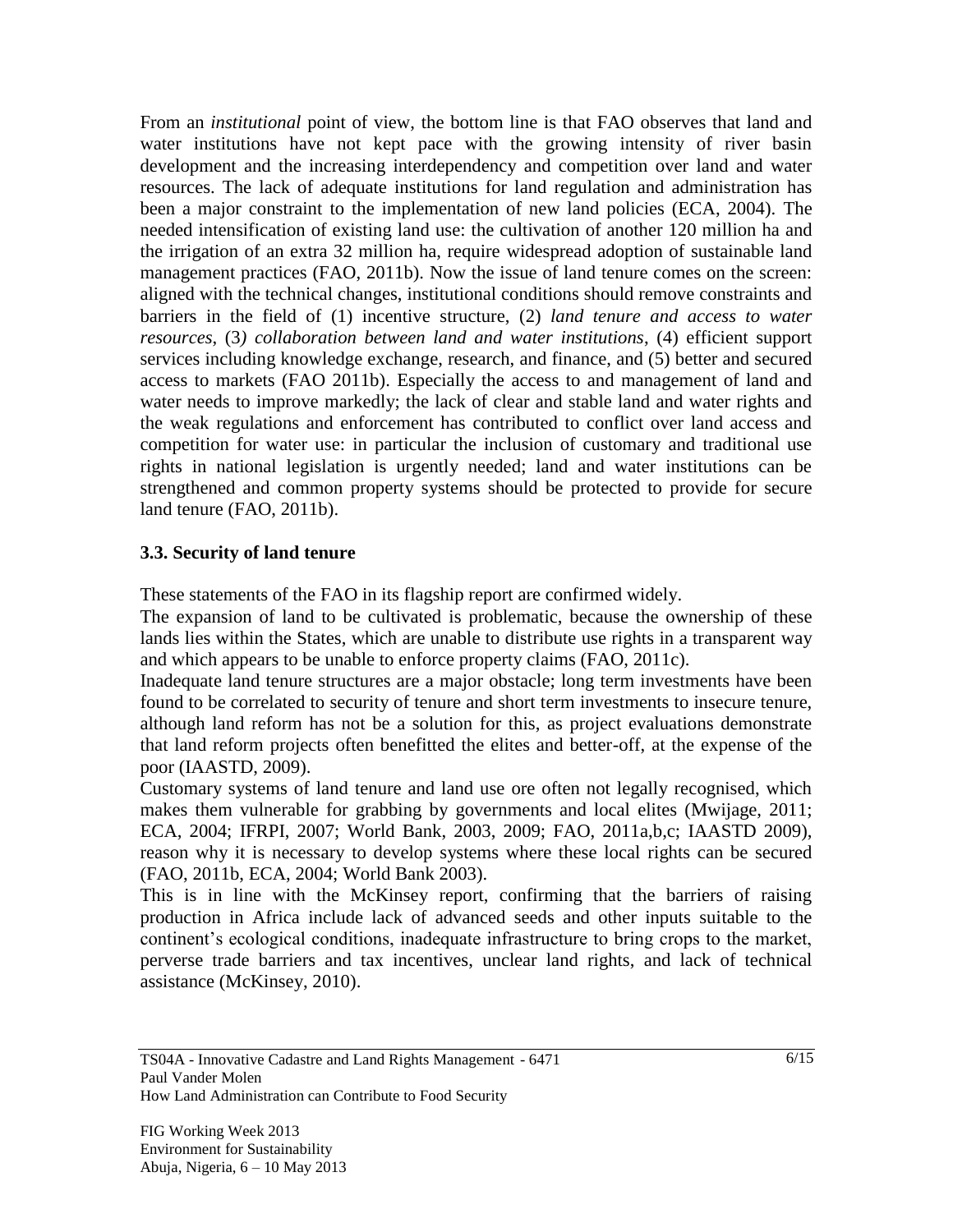However, indeed, some local farming systems have proven to be inefficient, prone to grabbing of common land by local elites which is fatal to farming systems where the exploitation of individually held residential and land properties is dependent of the use of common land for perennial crops, grazing, manure and mulch (Mwijage, 2011). Women's land rights are neglected (IAASTD, 2009). 'Land tenure systems in Africa whether founded on customary systems or regulation or in statutory formal systems remain unequal and discriminatory in power structure and procedures; these allocate land unequally on the basis of class, gender, ethnicity and other forms or social hierarchy', Moyo says (Moyo, 2008): 'the failed agrarian transition reflects both the narrow spread of agricultural capitalism as well as the regulation of the majority of the African population to dependence on petty agricultural production for their survival'.

Brazil and Thailand are examples where land reform led to increased land tenure security, which together with other measures, were important drivers for commercial agriculture (Feder, 1987; World Bank, 2009). Such an agricultural transition worked also well in Asia: India, Thailand, and Vietnam which were rice importers earlier, are now the top rice exporters in the world (Bloomberg, 2012; Nielsen, 2002)

## **3.4. ECA-Food Security Analytical Model of land tenure**

The Economic Commission for Africa developed a model for food security and land tenure (ECA, 2004). This model maps the dimensions and implications of five problematic dimensions of land policy, namely (1) land distribution, (2) land utilization, (3) land tenure, (4) land administration (in the sense of administration of land: 'land management'), and (5) land adjudication (in the sense of 'conflict and dispute resolution').

'Land distribution' concerns the unequal access to land according to race, gender, class and ethnic distinctions, as the role of large foreign investors and the State itself as large land holders. Equity and efficiency aspects of unequal land distribution undermine food security and agricultural development, while the current discussion is too much on technical aspects of productivity.

When it comes to 'land utilization', existing land regulations (often still originating from colonial times) favour large scale farming, in the assumption that these are highly efficient in terms of yields, while meanwhile even the World Bank adopted the view that smallholders are more efficient. Still regulations are not free from discrimination at this point.

Regarding 'land tenure' the main question is how secure tenure systems are and whether there is equity or not. The 'bundle or rights' determine farming systems and the control over natural resources.

'Land administration' institutions are weak and lack capacity to provide management and control over rural lands.

'Land adjudication' means solving land disputes, which consist frequently in situations of multi tenure regimes. The courts remain elitist: the poor seem always to lose.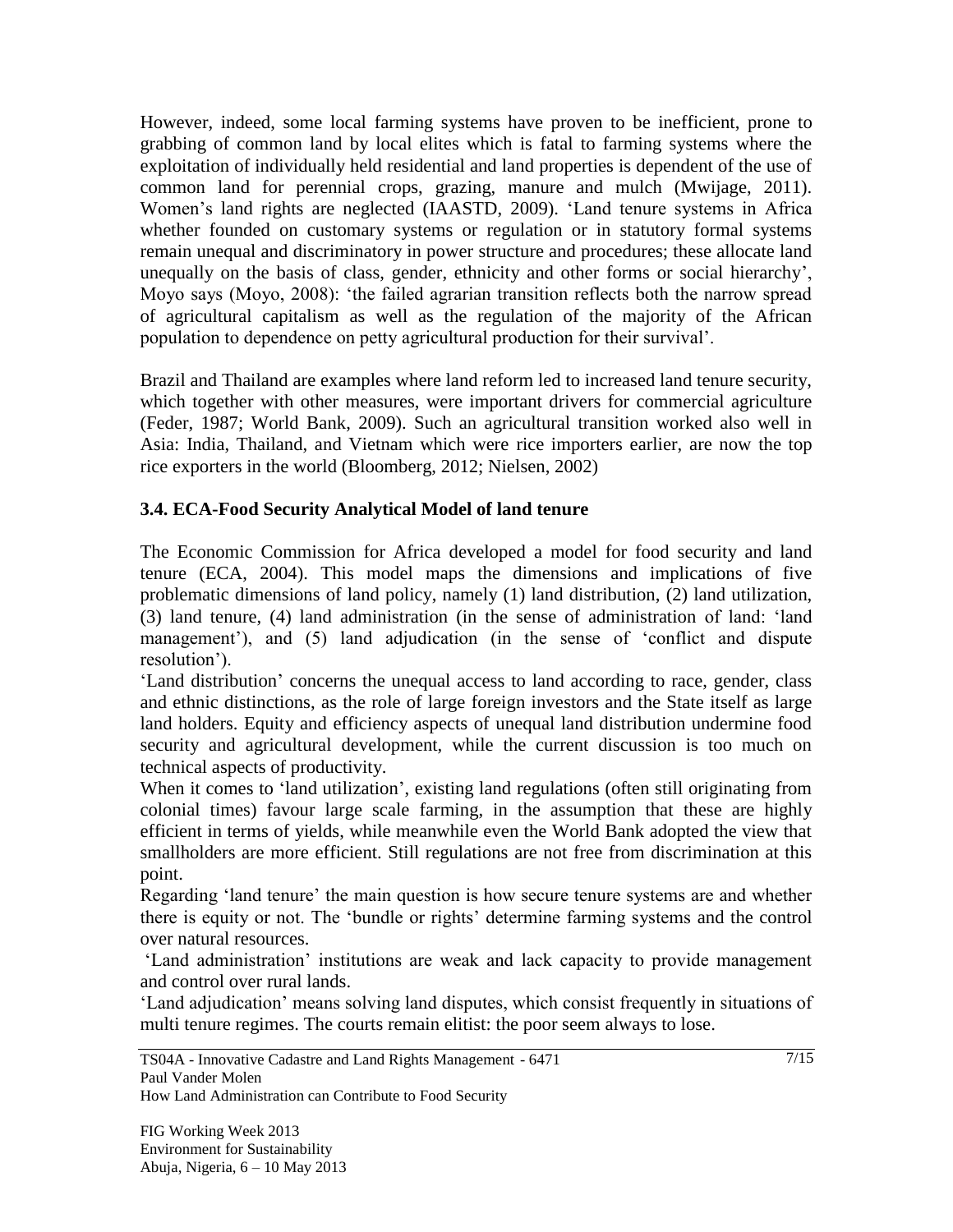#### 4. **RELATED ASPECTS**

#### **4.1. Women and secure access to land.**

The role of women is of paramount importance as in Africa 70% of the agricultural workers are women and 80% of the food producers (IAASTD, 2009); 31% of the households are female-headed, and yet women own less than 2% of the land (ECA, 2004). Still they are not reached by land reform programmes; forced break up of customary land holdings mostly led to the exclusive transfer of land rights to the males; women are ignored by government services and cooperatives; new legislation aiming at correcting local inheritance rules often apply to urban areas and not to rural areas (ECA, 2004). Women's access to land remains in many cases an unresolved issue (IAASTD, 2009; McAuslan, P., 2010).

#### **4.2. Commercial farming and indigenous land rights.**

In the situation of increased commercial farming the two main questions are how land rights for the local population van be secured, to avoid eviction and marginalization, and how can (foreign) investors be provided with access to land already claimed and used by indigenous peoples (World Bank, 2009). The increased investments in large scale agriculture constitute a risk for neglecting those local land rights, while meanwhile about 50-80 million ha is already transferred to large investor's worldwide (HLPE, 2011).

This has also to do with the African Union's Comprehensive African Agricultural Development Programme (CAADP) of 2003, urging African States to invest 10% of government expenditure to agriculture and increasing the amount of irrigated lands, for which governments seek private investors (African Union, 2006). Since local land rights often are not documented, registered or secured, and the government still considers itself as the underlying owner of land, forest, water and mineral rights, local people using these resources can be easily displaced with little or no compensation (although: having formal state recognized rights is also not a full guarantee against dispossession) (HLPE, 2011)

'Registration of land and natural resource rights is critical to providing security to rural people and to enabling them to negotiate from a better position with both investors and government. However, levels of rights registration are very low in many parts of the world, especially in Africa. At current rates of operation, such systems will take decades to cover the territory of many countries. A more immediate means to provide secure rights for smallholders would be through community land registration, whereby land is mapped and registered at the level of a village as a whole, rather than plot by plot. This allows for a far more speedy process of coverage, and under certain conditions would offer some protection from land seizure. However, this may also be vulnerable to capture by local elites given the fact that most local communities are highly differentiated along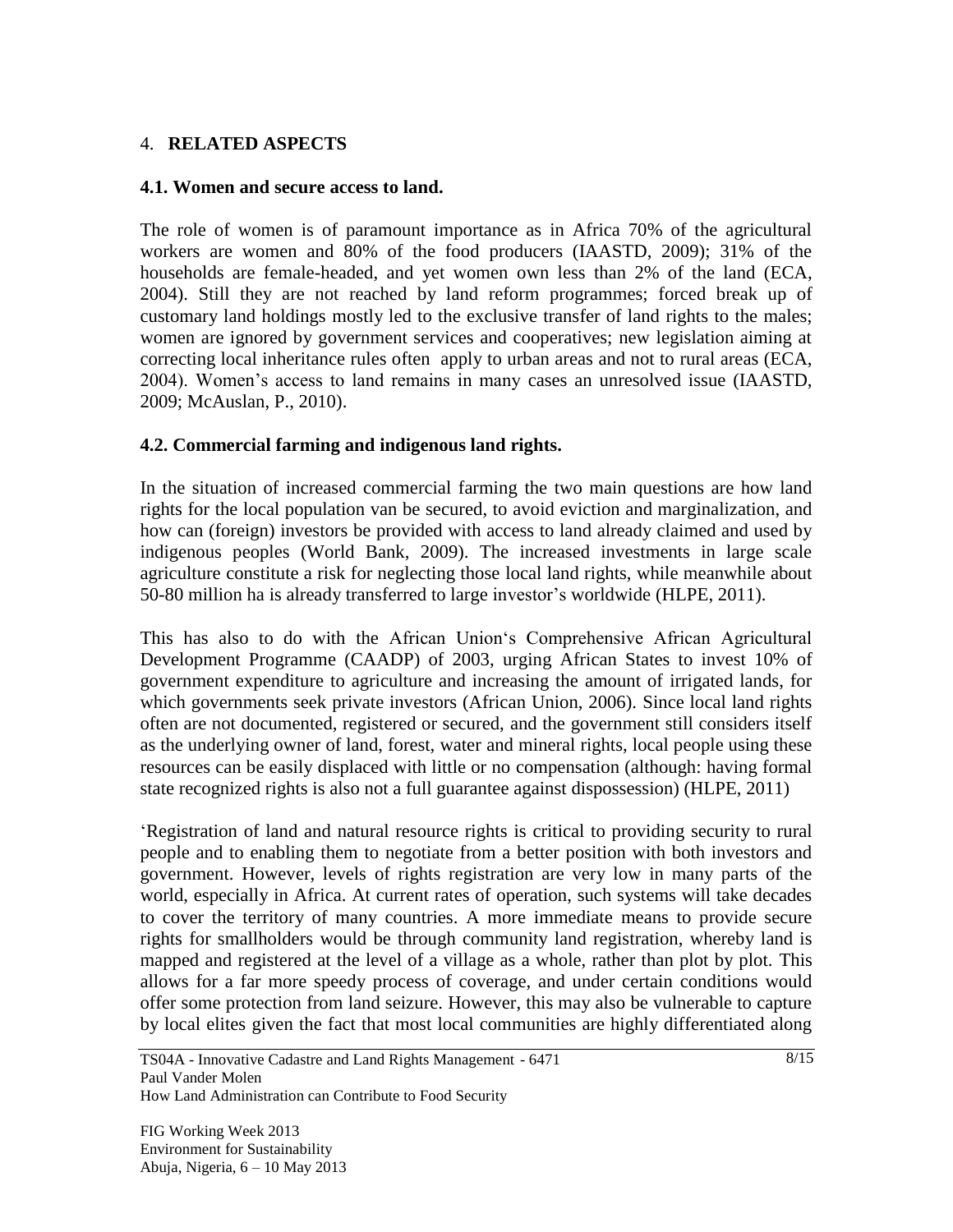wealth, gender and ethnic lines. Thus the security of land rights is dependent on a range of factors (beside their formulation) that bear on the governance of rights such as lowcost, easily accessible and prompt mechanisms of conflict resolution, fair and reliable enforcement, as well as the equitable distribution of benefits' (HLPE, 2011).

## **4.3. Forced eviction.**

According to the data recorded in Global Survey 11 a total of 4,312,161 people were affected by threatened and implemented forced evictions in 2007 and 2008. Implemented forced evictions count for 1,590,168 people, of which in Africa 270,660, Latin America 433,296 and Asia and the Pacific 872,926.

Almost 42 per cent of all recorded forced evictions have been urban. In Asia, the proportion of urban forced evictions averages at 61 per cent while in Africa the average percentage of urban forced evictions for 2007 and 2008 is 55 per cent (COHRE, 2009). In the period 2003-2006 5,646,571 people were evicted, of which 2,004,171 in Africa, 174,180 in Latin America, 3,452,093 in Asia and the Pacific, and 16,127 in Europe (COHRE, 2006).

The most common reasons for eviction are tenure insecurity/absence of formal tenure rights, authoritarian top-down planning, development and infrastructure projects, large international events, such as major sporting events, conferences, urban redevelopment and 'beautification' initiative, property market forces and 'gentrification', absence of State support for the poor, political conflict, ethnic cleansing, and war (COHRE, 2009).

Security of tenure is considered as the most important cornerstone for improving the rights to adequate housing, and therefore COHRE calls for ensuring legal security of tenure for all people and households who currently lack such protection, ensuring that any housing rights violations by "third parties", such as landlords or property developers, are prevented, protecting residents, by legislation and other measures, from discrimination, harassment, withdrawal of services or other threats, ensuring that housing-related costs for individuals, families and households are commensurate with income levels, establishing a system of housing subsidies for people unable to afford adequate housing, and to protect tenants against unreasonable or sporadic rent increases (website COHRE 11-10-2012).

A paradox is that insecure tenure might also prevent informal dwellers from market forces, as evidence shows that as soon as properties are titled, richer people queue up to buy, many slum dwellers resist the temptation to make some money, continuing their lives again in informality. Onsite upgrading therefore is recommended, including protection from predatory land speculators (Habitat, 2011b).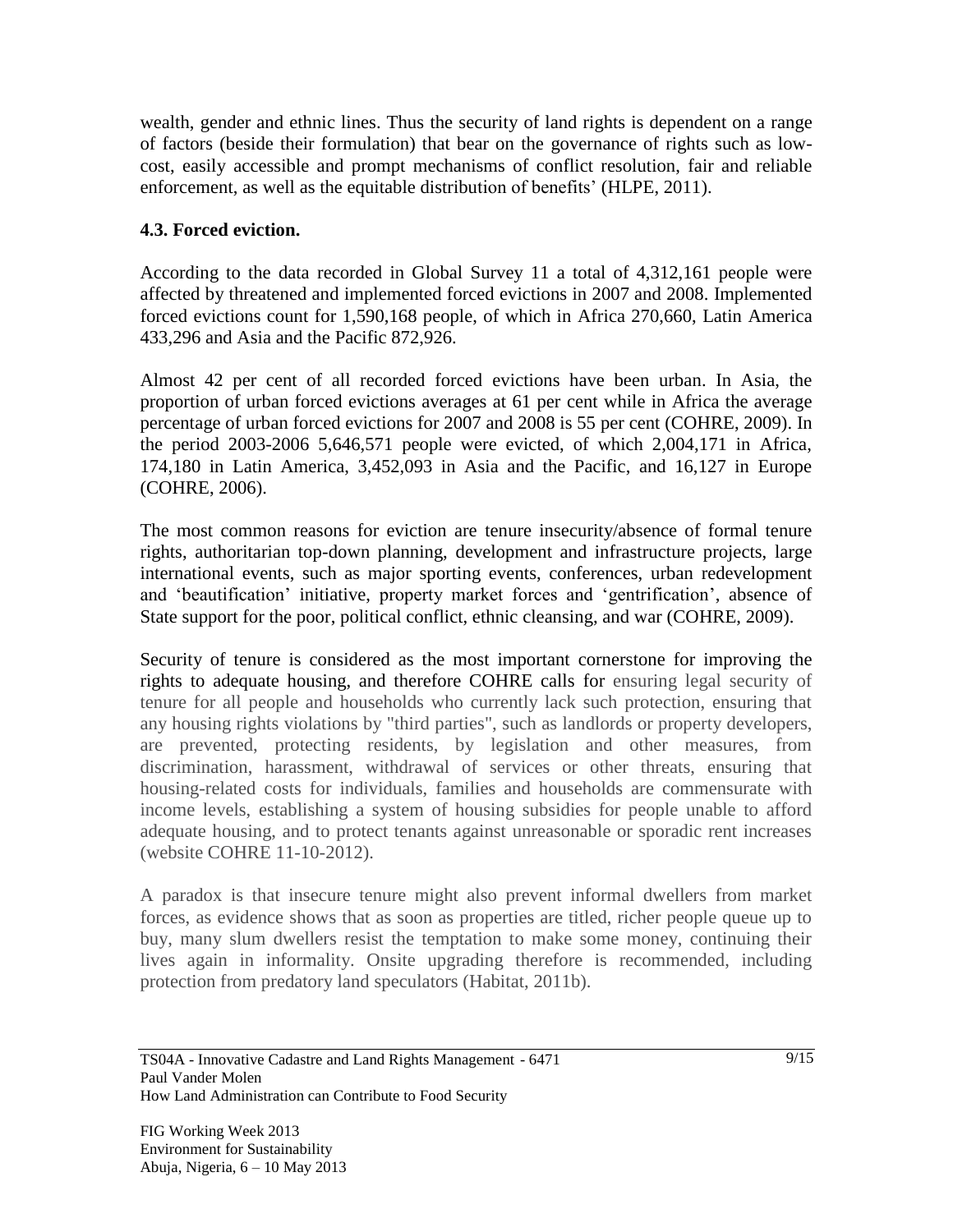### **4.4. Economies of scale and land consolidation.**

Despite the small average farm size, however, economies of scale matter (Okyere, 2012). Higher productivity might result over time in the increase of farm size, land consolidation and increased commercialization (HLEF, 2009). More secure land tenure might give farmers opportunity to consolidate land holdings, through buying and selling, hereby increasing their land farm size (IAASTD, 2009). However, assembling larger parcels is still difficult because of the administrative hurdles and the lack of clear land rights (McKinsey, 2010). One aspect is that consolidation might increase rural unemployment and give way to further rural-urban migration unless growing commercialization leads to more agribusiness providing opportunities for non-farm employment (Okyere, 2012).

## **4.5. Investment climate and access to credit.**

Another institutional improvement should be found in the current lack of investments. Increase of agricultural production relates to the lack of a favorable investment climate (HLEF, 2009) which causes market failures because producers cannot have access to credit, to insurance and by consequence to necessary input.

Also it hampers availability of equipment, which is reason that many farmers still work with hoe and cutlass (FAO, 2011c). More government investments are needed (McKinsey, 2010) and the success of the subsidy policy of many Asian countries can be followed, taking care however that subsidies are well targeted and do not only benefit the rich farmers (APP, 2010). Such a favorable investment climate calls for well-functioning financial institutions that objectively allocate, protect property rights, promote trading, reduce risks and facilitate collective action (HLEF, 2009).

## **4.6. Political will.**

Many document urge for political will (FAO, 2011b; McKinsey, 2010; World Bank, 2009; FAO, 2012b). African leaders neglected agriculture in the past, Asian leaders did not: this explains according to (Henley, 2011) that agriculture in Africa is underproductive and undercapitalized. (Moyo, 2008) says that actually the African agricultural transition never took place. In the past, marketing boards were set up to keep domestic prices low, in order to protect the urban population, at the expense of the rural population (FAO, 2011c). However, there is now a renewed commitment based on the Comprehensive Africa Agricultural Development Program (CAADP) (APP, 2010).

## **5. WHAT IS THE CONTRIBUTION OF LAND ADMINISTRATION?**

Many factors contribute to increased food production and food productivity and one of those factors concerns secure and equal access to land and water resources. As the ECA model shows, dimensions of land distribution, land use, land tenure, land administration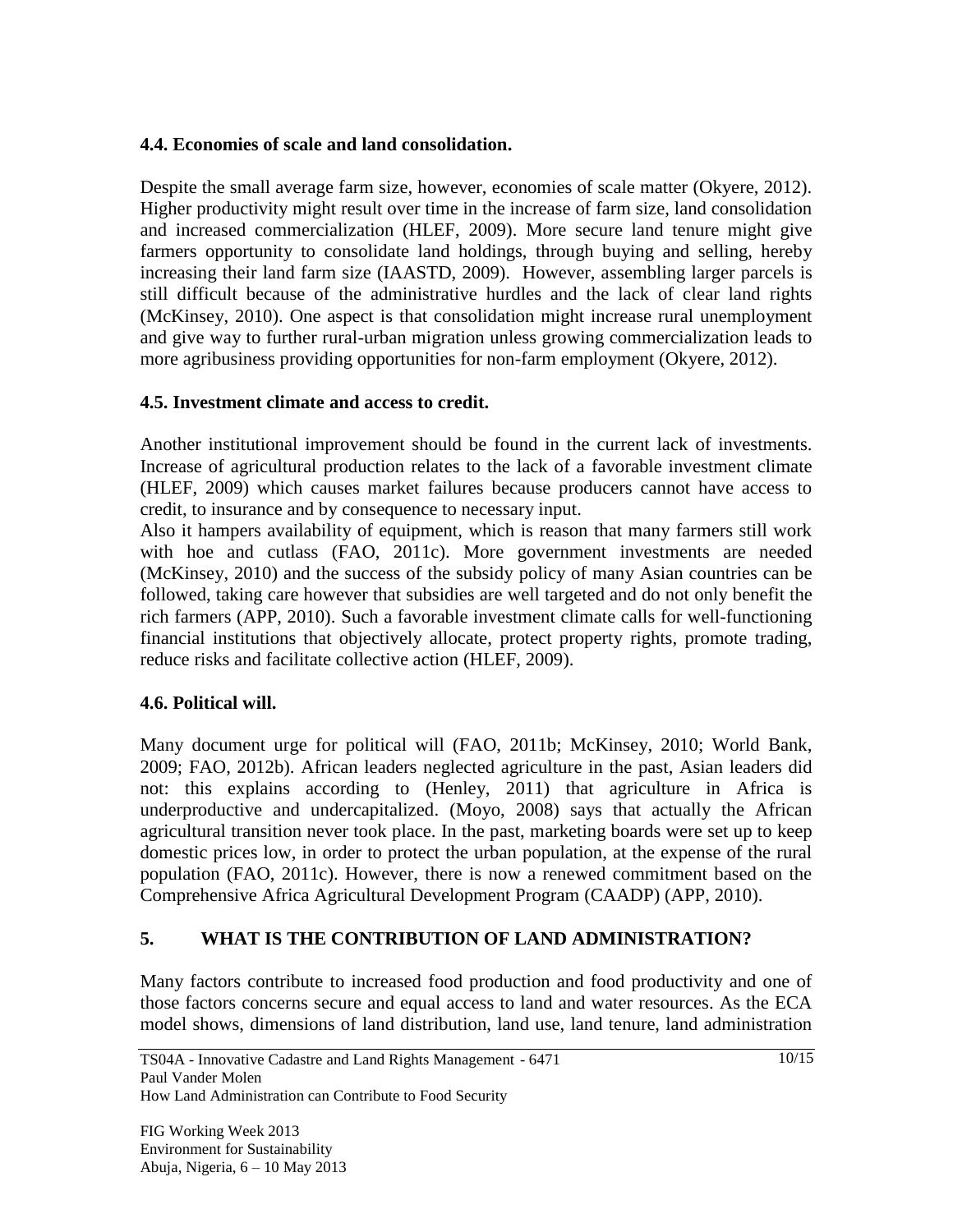and land adjudication are at stake, within a context of unequal access along lines of gender, class or ethnicity, power struggles between elites and the poor, unequal targeted land policies, insufficient access to credit, lack of investments and vulnerability of less powerful groups against foreign and elite commercial farmers.

Yet, the challenge to intensify agricultural output on existing cultivated lands and the cultivation of another 120 million ha of land to be cultivated should be met, to feeding the world's estimated population of 9.5 billion in 2050. Recognizing that many institutional and technical factors play a role, this paper maintains that when the 'land question' is not brought to a solution, problems around land and water rights will severely obstruct progress in food security, whether it concerns property claims on existing cultivated lands or lands where agricultural production is to be expanded.

Within the domain of food security, the contribution of land administrators shall be found in their expertise to design land information systems that efficiently and effectively address secure access to land and water resources within their own context and meet the urgent demands as expressed in the section s 3 and 4.

This includes technical aspects such as data acquisition technology, database technology, data modeling, process design and data distribution technology, in an overall system design approach, taking into account infrastructural (SDI's), organizational (who maintains) and financial aspects (costs).

This also comprises institutional aspects, as the performance of land information system should meet its purpose, namely to support the implementation of land management policies (ECE 1996, 2005).

Understanding land policies includes understanding high level policy objectives (e.g. sustainable agriculture, poverty alleviation), government interventions (land tenure, land distribution, land taxation, land use regulation, land reform, land market, credit markets, investment and subsidies, management of State land, conservation of natural resources), and understanding which tools can support these government interventions (land registration, cadastral systems, non-cadastral land information systems, valuation mechanisms, land use inventories) (GTZ, 1998). These government interventions relate to the principles of good governance and the rule of law (Williamson, 2010).

In addition to the well-appreciated development of land tools by GLTN, land administrators might benefit from helpful publications, such as about which principles can apply for such innovative systems (Zevenbergen et al, 2012), and about a supporting emphatic land administration domain model (Lemmen, 2012). The building blocks are there, no need to re-invent the wheel!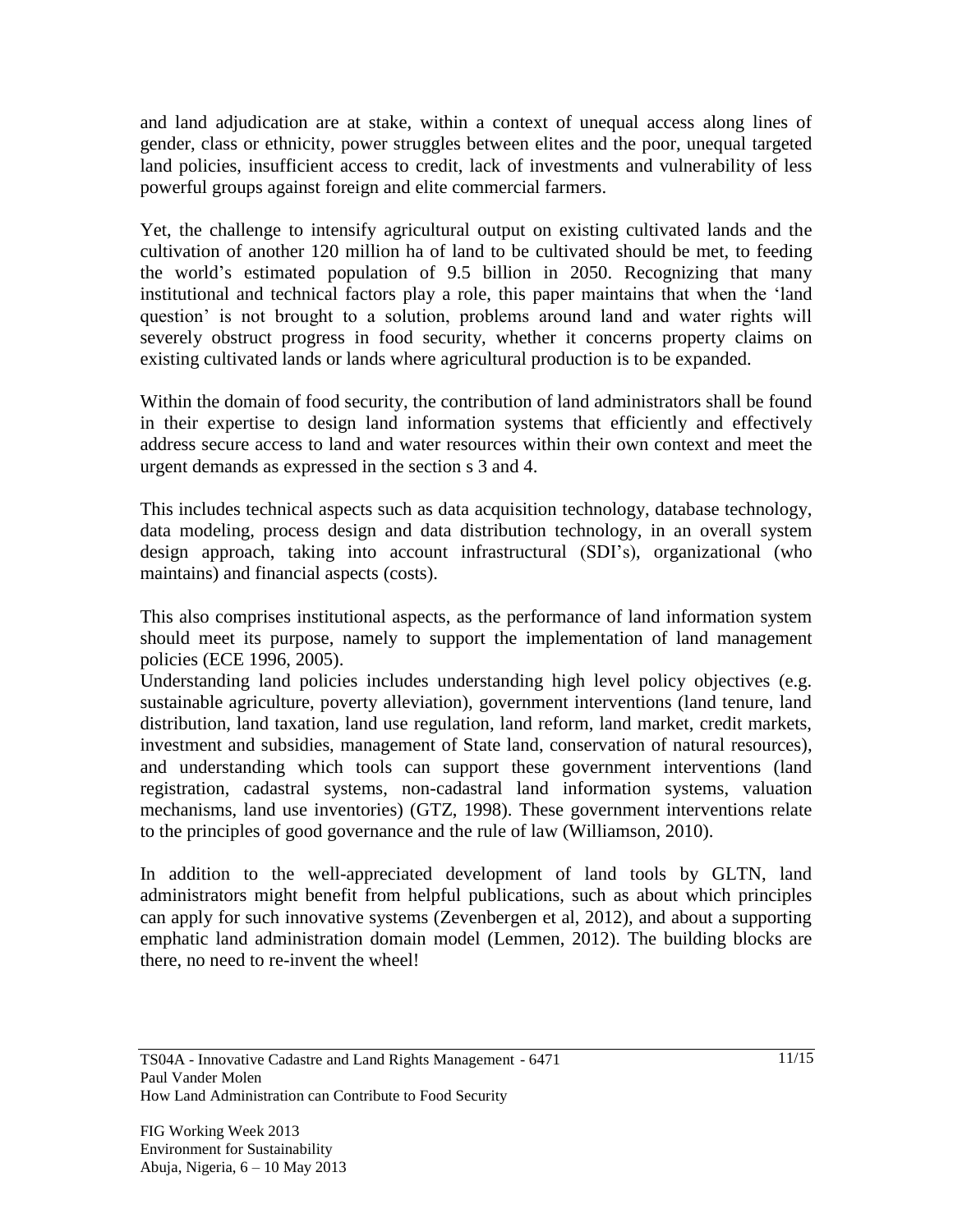### 6. **GLOBAL AND HELPFUL GUIDANCE AND MONITORING**

#### **6.1. Millennium Development Goal No. 1 Target 1.1: Poverty.**

This target reads that by 2015 the proportion of people whose income is less that 1.25 \$ per day, is halved compared with 1990 (UN, 2000). Most recent progress report reveals that worldwide this poverty rate fell from 47% in 1990 to 24% in 2010. However, because the world's population grows, the amounts are from 1818 million to 900 million. Regional differences occur: Southern Asia from 57% to 34% (in 2008), South East Asia from 45% to 17% (in 2008), China from 61% to 13% (in 2008), and Sub Saharan Africa from 66% to 47% (in 2008) (UN, 2012a).

#### **6.2 Millennium Development Goal No. 1 Target 2: Hunger**

This target reads that between 1990 and 2015 the proportion of people who suffer from hunger is halved (UN, 2000). Most recent progress report shows in the developing regions a decrease of the proportion from 19.8% in 1990, to 15.5% in 2008. Because of the growing population the absolute numbers are still around 850 million people (UN, 2012a).

#### **6.3. Millennium Development Goal No. 7 Target 1.1: Slum Dwellers.**

MDG Goal 7 Target 11 reads that by the year 2020 a significant improvement in the life of 100 million slum dwellers should be achieved (UN, 2000). In fact, when the target was set in 2000, experts underestimated the number of people living in slums; when in 2003 better data became available, the target of 100 million appeared to comprise only 10% of the dwellers population (UN, 2010). The target was simple set too low. The target, originally aimed at 2020, already was achieved around 2010 (UN, 2011a). Between 2000 and 2010 227 million slum dwellers moved out of slum conditions: 172 million in Asia (of which 125 million in China and India, the rest in Vietnam, Turkey and Indonesia), 30 million in Latin America, 24 million in Africa (of which 9 million in North Africa, the rest in Sub Saharan Africa (UN, 2010; UN, 2011a; UN, 2012a). Taking into account that in absolute numbers the amount of slum dwellers increases and that the target of 100 million already is achieved ten years ahead of schedule, the UN called for new realistic national and local targets (UN, 2011a). This was done through a resolution of the  $23^{\text{rd}}$ Habitat Governing Council in April 2011, stating that member states also should target access to land and security of tenure by slum dwellers to be improved significantly by 2020 (Habitat, 2011a). Security of tenure was included as an indicator (no. 32) in the target in 2000, but because of the lack of comparable data on tenure security it was not utilized (UN, 2012a). The development of the Urban Inequities Surveys by UN/Habitat now makes it possible to present such data, as was done for the first time in the MDG Progress Report 2012 (GLTN, 2011; Sietchiping, 2012).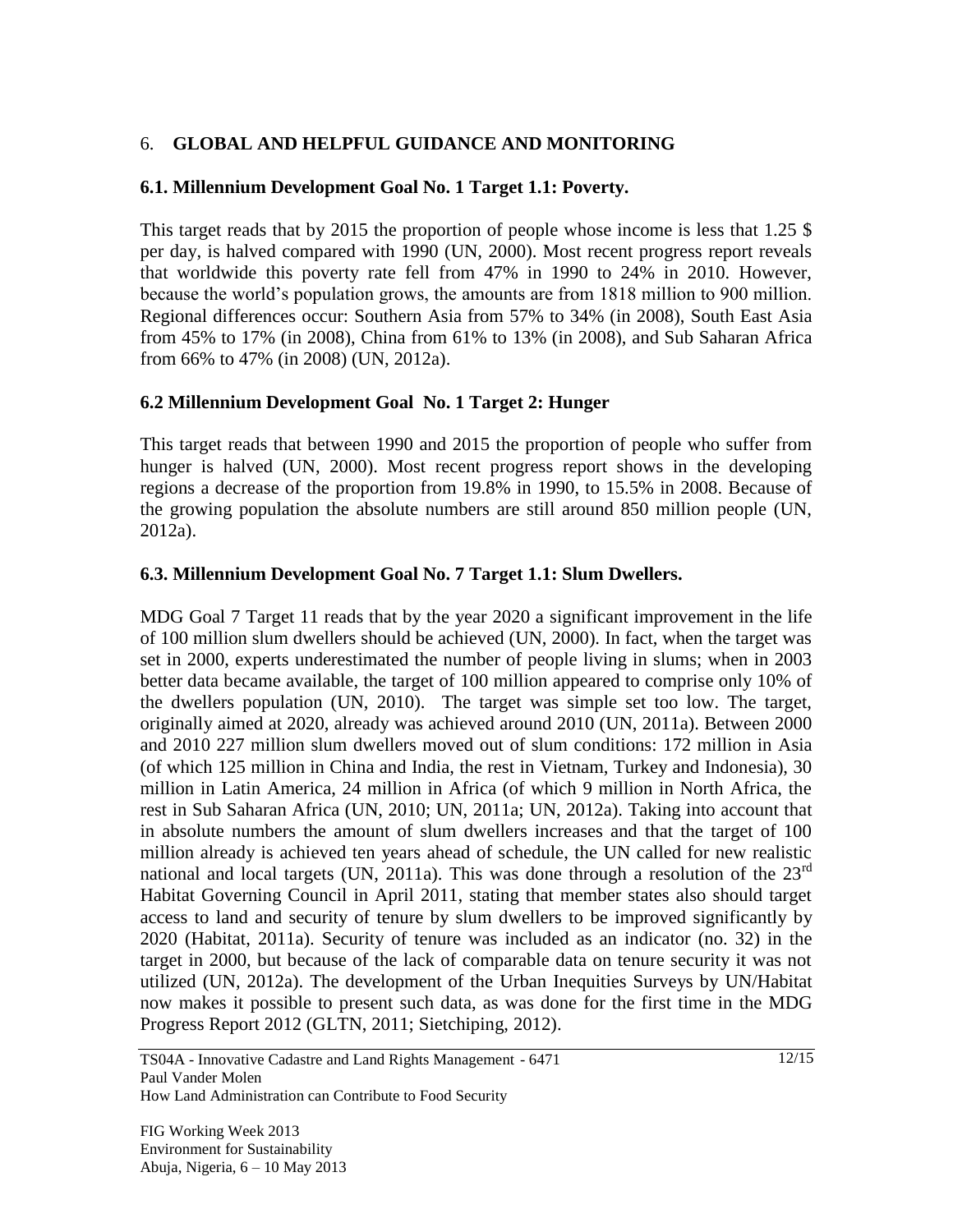#### **6.4 FAO Voluntary Guidelines**

The Voluntary Guidelines for responsible governance of tenure, as endorsed in 2012 by the UN Commission on Food Security in its  $38<sup>th</sup>$  session (FAO, 2012a) provide important guidance for land surveyors (and others, of course) on how to respond to national food security goals. As a goal for land surveyors' work the Guidelines stipulate that (a) legitimate tenure right holders and their rights are recognized, (b) these rights are safeguarded, (c) can be enjoyed, (d) when rights are infringed access to justice is provided, and (d) not only the State has a role but also non-state actors. More precise, the Guidelines ask us to provide systems to record individual and collective tenure rights, including those held by the State (in e.g. systems of registration, cadastre and licenses), to make such systems that they are appropriate for local circumstances, and to adopt simplified procedures, locally suitable technology to reduce costs and time.

## **7. CONCLUSIONS**

Achieving food security requires full commitment of the land administration community. Land surveyors in 'general practice' can find innovations in the process of data acquisition, data processing and data dissemination regarding information on ownership, value and use of land (the 'conventional functions of a land administration system; ECE, 1996/2005). But also non-parcel information can be useful, as shown by the potential of street addressing (World Bank, 2005) and enumerations (Habitat, 2010). Land surveyors in the land management domain can find ways for application of land management instruments, such as land use planning, land reform, land taxation, land consolidation and readjustment. The FAO-Voluntary Guidelines and the WB-Land Governance Assessment Framework are clear about the goals to be achieved; FIG publications provide professional policy direction, while scientific publications both at FIG conferences as in ISI journals provide precise strategy and technology.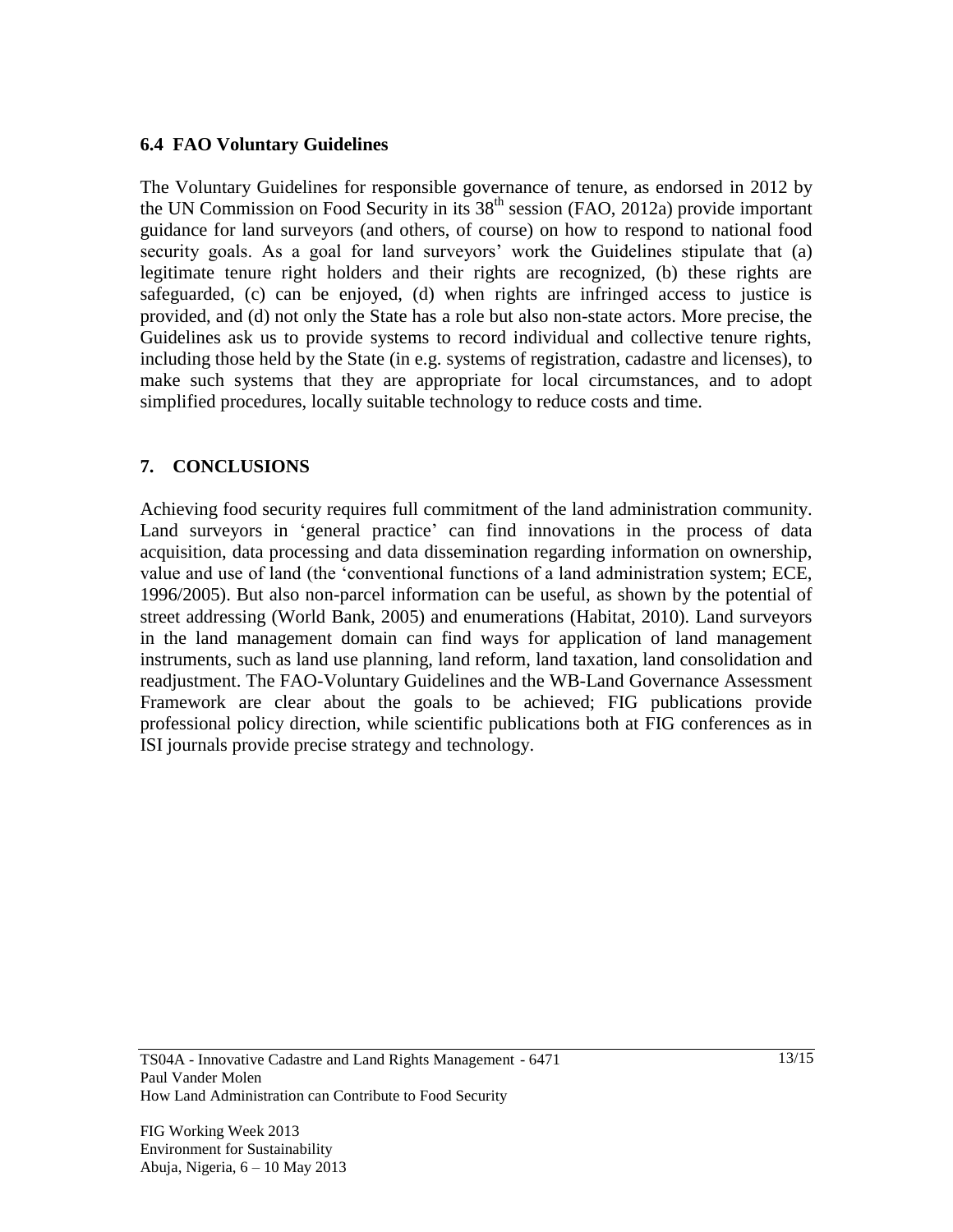# **REFERENCES**

- 1. African Union, 2006, Framework for African Agricultural Productivity, Accra
- 2. APP, 2010, African Progress Panel on Raising Agricultural Production in Africa, Geneva
- 3. Baker, J.L., 2008, Urban Poverty: a global view, World Bank Urban Paper 5 (2008)
- 4. Bruinsma, J., 2009, The Resource Outlook for 2050, for FAO Rome
- 5. Bloomberg, 2012, India to dethrone Thailand and Vietnam as top rice exporters, 9 May
- 6. COHRE, 2006, Global Survey on Forced Evictions 2003-2006, Geneva
- 7. COHRE, 2009, Global Survey on Forced Evictions 2007-2008, Geneva
- 8. ECA, 2004, Land Tenure Systems and their Impacts on Food Security and Sustainable Development, UN Addis Ababa
- 9. ECA, 2010, UN Press Release 11/2010
- 10. ECA, 2012, Economic Report on Africa, Addis Ababa
- 11. ECE, 1996/2005, Land Administration Guidelines, Geneva/New York
- 12. FAO, 2009, Food Security and Agricultural Mitigation in Developing Countries, Rome
- 13. FAO/GAEZ, 2009, [Global Agro-ecological Assessment for Agriculture in the](http://www.iiasa.ac.at/Research/LUC/SAEZ/index.html)  [21st Century \(GAEZ v 2.0\),](http://www.iiasa.ac.at/Research/LUC/SAEZ/index.html) FAO UN Rome
- 14. FAO, 2011a, Scarcity and Abundance of land resources, SOLAW Thematic Report TR02, UN Rome
- 15. FAO, 2011b, The State of the world's Land and Water resources for Food and Agriculture (SOLAW), FAO flagship publication, UN Rome
- 16. FAO, 2011c, Why Africa has become a net food importer, UN Rome
- 17. FAO, 2012a, Voluntary Guidelines on responsible governance of tenure, UN Rome
- 18. FAO, 2012b, The state of food insecurity in the world, Rome
- 19. Feder, G., 1987, Land Registration and titling from an economist's perspective: a case study in rural Thailand, Survey Review 29(226) (October 1987)
- 20. GLTN, 2011, Monitoring Security of Tenure in Cities: People, Land and Policies, UN Nairobi
- 21. GTZ, 1998, Land Tenure in Development Cooperation, Eschborn
- 22. Habitat, 2010, Count me in, UN Nairobi
- 23. Habitat, 2011a, Resolution HSP/GC/23/CRP.10, UN Nairobi
- 24. Habitat, 2011b, Quick Guide (Eviction) No. 4 Nairobi
- 25. Henley, D.E.F., 2011, Divergence of economic performance between South East Asia and Sub Saharan Africa, inaugural address Leiden University
- 26. HLEF, 2009, How to feed the world in 2050, FAO Rome
- 27. HLPE, 2011, Land tenure and international investments in agriculture, FAO Rome

TS04A - Innovative Cadastre and Land Rights Management - 6471 Paul Vander Molen How Land Administration can Contribute to Food Security